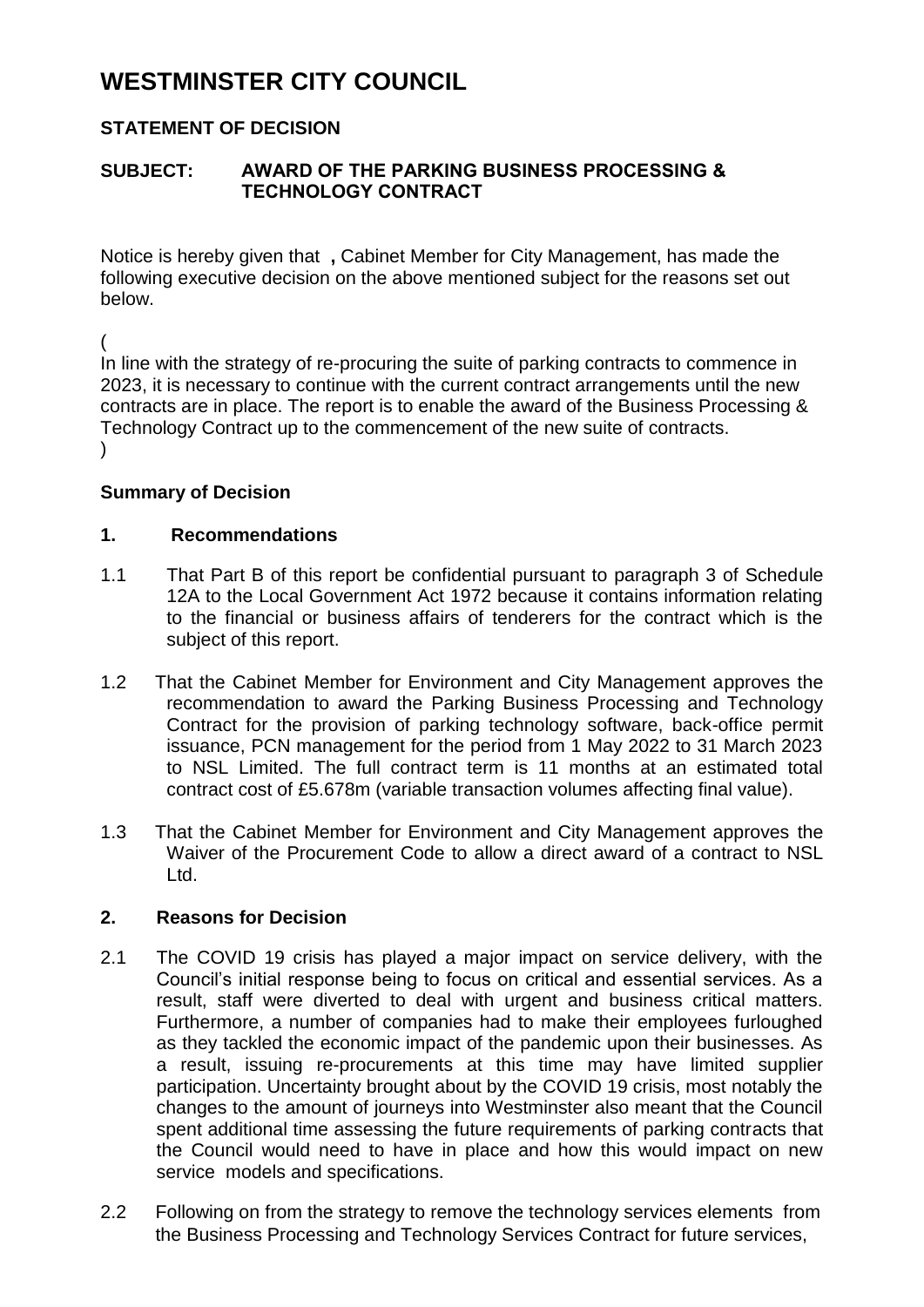this direct award will allow time for the implementation of a new parking technology software solution to be delivered under a separate contract. The Council wants to be in a position where it is able to provide details of the software solution that underpins both the Business Processing Parking Services Contract and the People and Resources Services Contract to potential providers for new contracts which will be procured to commence in 2023.

2.3 The design of the future operating model for Parking Services has now been finalised and the project team are now at the latter stages of developing relevant procurement strategies. This is pending internal governance approval with the re-procurement to be issued shortly there afterwards once governance approvals have been obtained. Re-procured new service contracts are planned to commence from 1 April 2023, and it is necessary to have the current services provided in the interim until 1 April 2023.